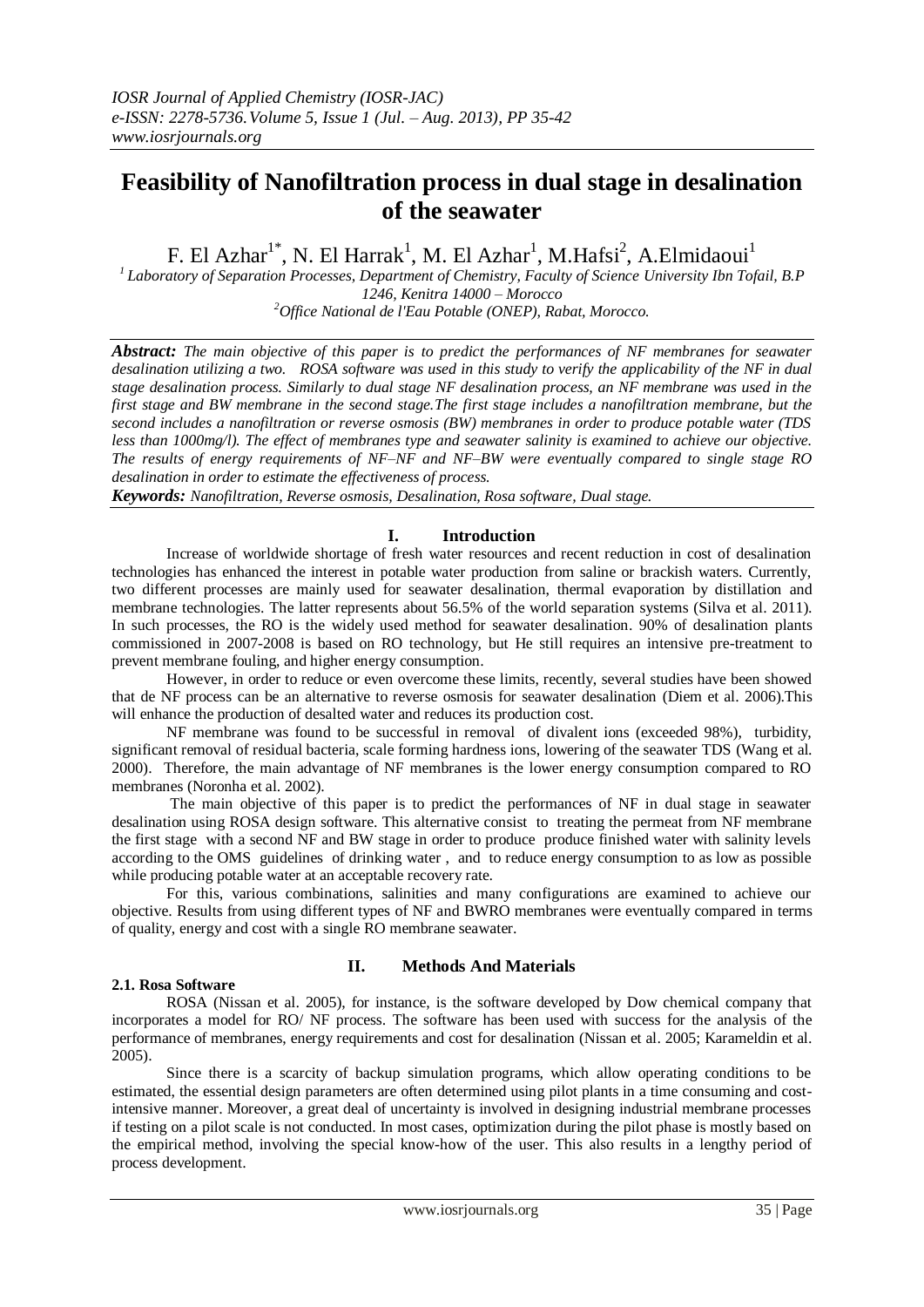The software allows virtual creation of the basic RO/NF design with the choice of feed water composition, feed water flow rate, feed water pressure, temperature and pH. Then, a configuration of the number of membranes, pressure vessels, type of membrane, feed and booster pumps is determined. The software has been used in many research papers (Chen et al. 2005; Karameldin et al. 2005; Moreno et al.2004; Nissan et al.2005).

In this way several calculation runs could be done by changing various input conditions and determining the performance.

#### **2.2 Seawater composition**

The composition of seawater used in this study is described in Table 1. Initially, the concentration of seawater is 35,000 ppm; for simplicity the concentrations from 37,000 ppm to 43,000 ppm were estimated by equally increasing the concentrations of sodium and chlorides ions only.

| Température °C                      | 23     |  |  |  |
|-------------------------------------|--------|--|--|--|
| Conductivité µS/cm                  | 42.800 |  |  |  |
| pН                                  | 8.08   |  |  |  |
| Turbidité NTU                       | 2.4    |  |  |  |
| TDS mg/l                            | 36.380 |  |  |  |
| $Ca^{2+}$ ppm                       | 480    |  |  |  |
| $Mg^{2+}$ ppm                       | 1488   |  |  |  |
| $HCO3$ ppm                          | 146    |  |  |  |
| $ClT$ ppm                           | 21300  |  |  |  |
| $Na+$ ppm                           | 12080  |  |  |  |
| SO <sub>4</sub> <sup>2</sup><br>ppm | 2777   |  |  |  |

Table 1: seawater composition

#### **2.3. Membranes and configurations tested**

Table 2 gives the characteristics of the tested membranes.

Table 2: Characteristics of the tested membranes

| Membrane | Surface<br>$(m^2)$ | P max<br>(bar) | pΗ         | Max temp<br>(°C | Materials | $[Cl2]$ tolerance<br>ppm |
|----------|--------------------|----------------|------------|-----------------|-----------|--------------------------|
| BW30-365 | 7.6                | 41             | $2$ à $11$ | 45              | polyamide |                          |
| BW30-400 | 7.6                | 41             | 3 à 10     | 45              | polvamide |                          |
| NF90-400 | 7.6                | 41             | $3$ à $10$ | 45              | polvamide |                          |

Two combinations were investigated in the current study such as, NF-NF, NF-BW for each membrane type five tests was conducted.

The figures 1 and 2 give the tested configurations: dual stage and dual stage supplied Bach.



Fig 2: dual stage supplied Bach

Fig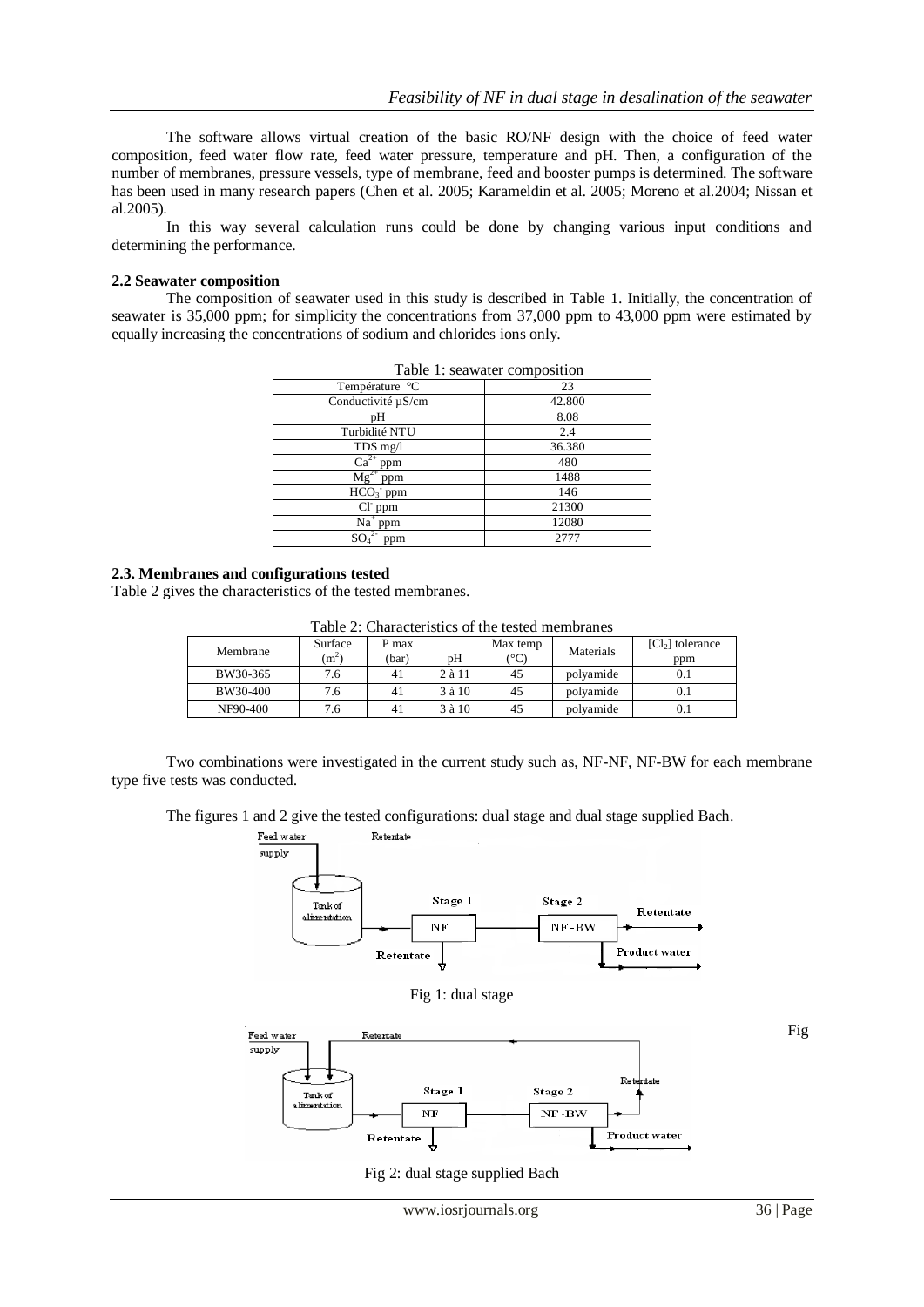## **2.4. Input conditions**

Table 3 gives the input conditions.

| Table 3: inputs conditions.           |                                      |                                  |  |  |  |  |
|---------------------------------------|--------------------------------------|----------------------------------|--|--|--|--|
| <b>INPUT CONDITION</b>                | Etage1                               | Etage 2                          |  |  |  |  |
| Nombre de tube de pression            |                                      |                                  |  |  |  |  |
| Nombre de membrane / tube de pression |                                      |                                  |  |  |  |  |
| pΗ                                    | 8.1                                  |                                  |  |  |  |  |
| Température                           | $25^{\circ}$ C                       |                                  |  |  |  |  |
| Débit d'alimentation                  | $170 \text{ m}^3$ /i                 |                                  |  |  |  |  |
| Feed salinity (mg/l)                  | 35000, 37000, 39000,<br>41000, 43000 |                                  |  |  |  |  |
| Membrane                              | NF90-400                             | NF90-400, BW30-400,<br>BW 30-365 |  |  |  |  |

In our case, the output parameters include: TDS permeate, pressure, and energy requirement.

## **III. Results And Discussion**

The simulation by Rosa software was carried out in two configurations to predict the performances of NF process in the dual stage for seawater desalination. The operations of simulation were conduced for various initial salinities of the feed water 35000, 37000, 39000, 41000 and 43000 ppm, and various combinations NF-NF and NF-BW.

In the first, the adopted configuration is dual stage, the permeate of one stage is pressurized in second stage to produce a potable water, will the first and second retentate is rejected

### **3.1. Configuration 1:**

Figure 3 gives the variation of total recovery as a function of the initial feed salinity for the two tested combinations. According to figure 3, the total recovery is the same value for each salinity and each combination. Although the total recovery decreased with increased feed salinity, these results can be attributing to the increase in osmotic pressure in feed salinity.

The recovery rate in stage 1 and 2 is shown in figure 4; also the recovery rate decreased with increased feed salinity, de plus the recovery rate in stage 1 is higher than the second stage. This was mainly due to difference pressure applied in the two pass. The variation of the applied pressure in two stages as a function of the feed salinity for the two tested combinations is given in figure 5.



Figure 3: Variation of total recovery as a function of the initial feed salinity for the tested combinations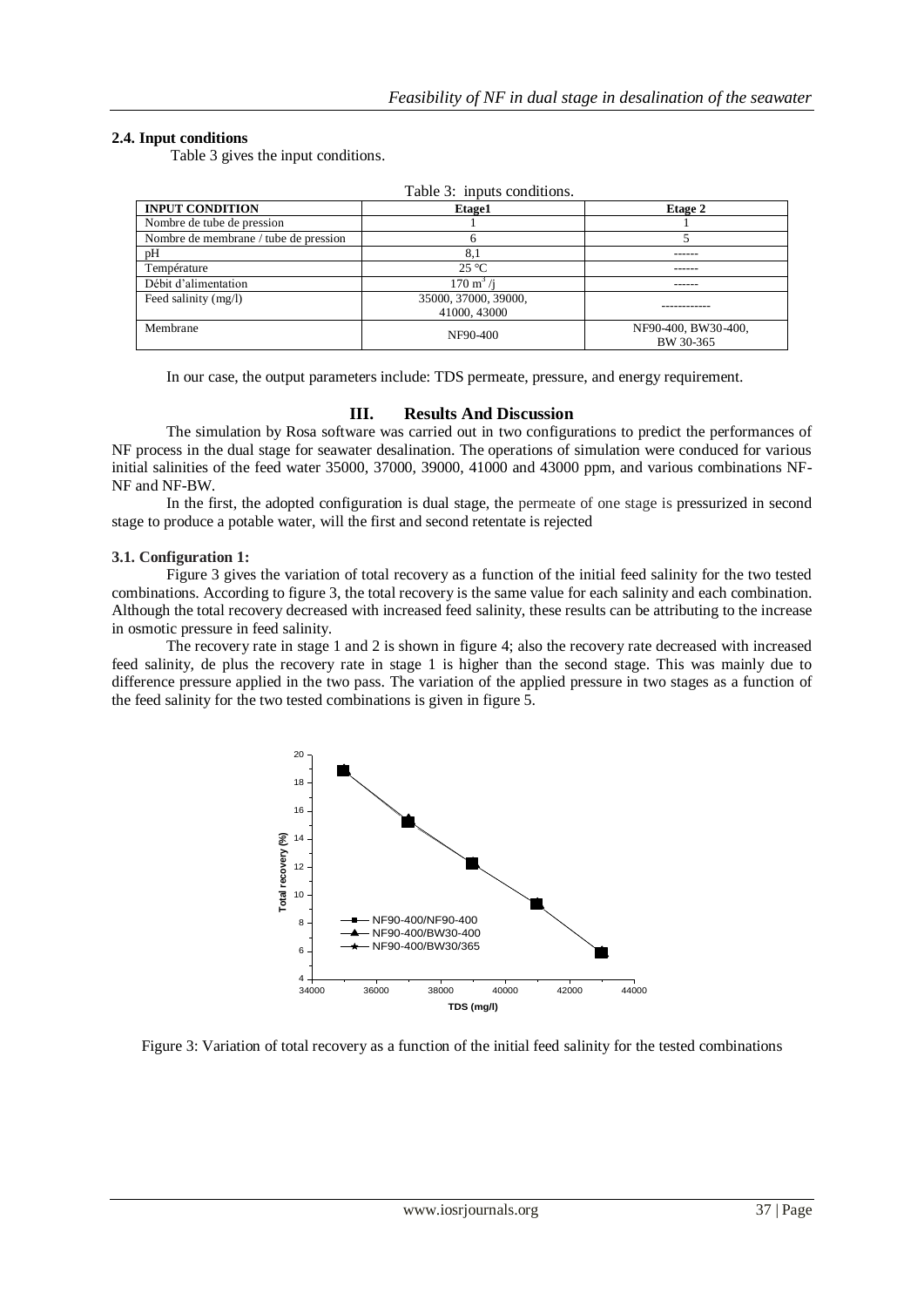

Figure 4: Variation of recovery rate in stage 1 and 2 as a function of the initial feed salinity for the tested combinations.



Figure 5: Variation of applied pressure in stage 1 and 2 as a function of the initial feed salinity for the tested combinations.

According to figure 5, the analysis for the results showed that, the applied pressure is higher in first stage than in the second stage. In first stage the applied pressure is the same for each salinity, this was because the using one type of membrane NF90 and the identical feed flow.

But in the second stage the applied pressure varied as a function of the each salinity and combination. The applied pressure for BW membrane is higher than NF membrane. It is evident because the difference of the used membranes composition and the feed flow in second stage.

As predicted by Rosa software, the composition of the permeate in term the TDS is shown in figure 6 for each combination and salinity tested. The lower permeate TDS was obtained for BW membrane, but the higher rejection was obtained with this, the permeate TDS increased with increased feed salinity.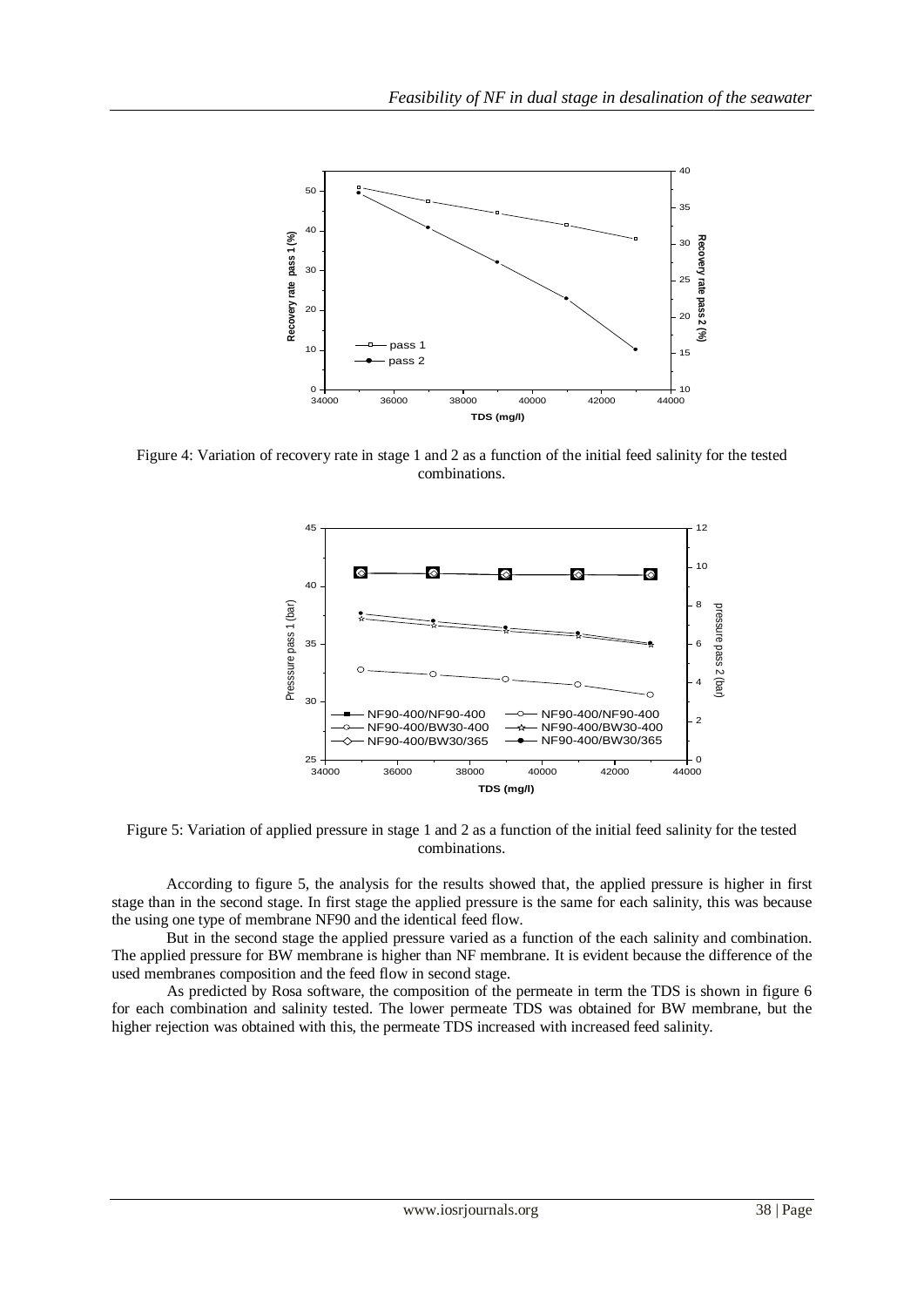

Figure 6: Variation of permeate TDS as a function of the initial feed salinity for the tested combinations.

The energy consumption and water salinity for the different combination is illustrated in Figure 7. It shows that the energy consumption increase with increasing feed solution concentration. This is valid for either RO or NF treatment processes because this energy is proportional to the quantity of salt to eliminate. The energy demand was the lowest for the NF-NF combination.



Figure 7: Variation of total energy consummation as a function of the initial feed salinity for the tested combinations.

After analysis of the results, it is clear that the configuration dual stage give a permeate with a salinity of less than 1000 ppm especially with the combination NF-BW, and higher than 1000 ppm with NF-NF. Although it can be seen that the total recovery is very low, it is equal to 5.39% for TDS of 43,000 mg / l for each combination.

In order to increase the total recovery and have a better quality with NF-NF, the operations of simulation by Rosa were conducted using configuration dual stage supplied batch. The first retantate is rejected, while the second retentate is recalculated to the tank of alimentation.

### **3.2. Configuration 2:**

The figures 8, 9, 10 give the variation of total recovery, permeate TDS, and energy as a function of the initial feed salinity for the tested combinations.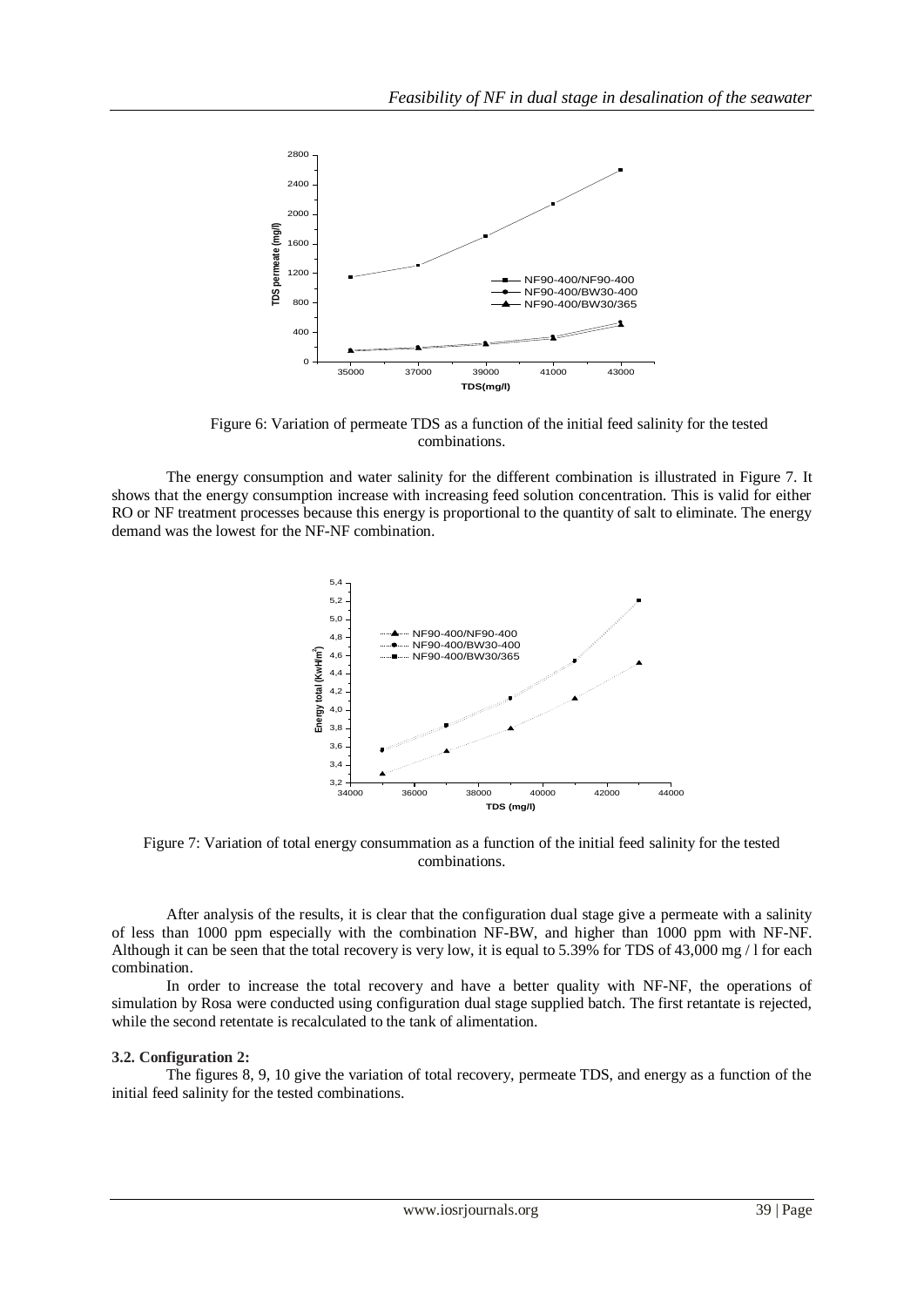

Figure 8: Variation of total recovery as a function of the initial feed salinity for the tested combinations.



Figure 9: Variation of permeate TDS as a function of the initial feed salinity for the tested combinations.



Figure 10: Variation of total energy consummation as a function of the initial feed salinity for the tested combinations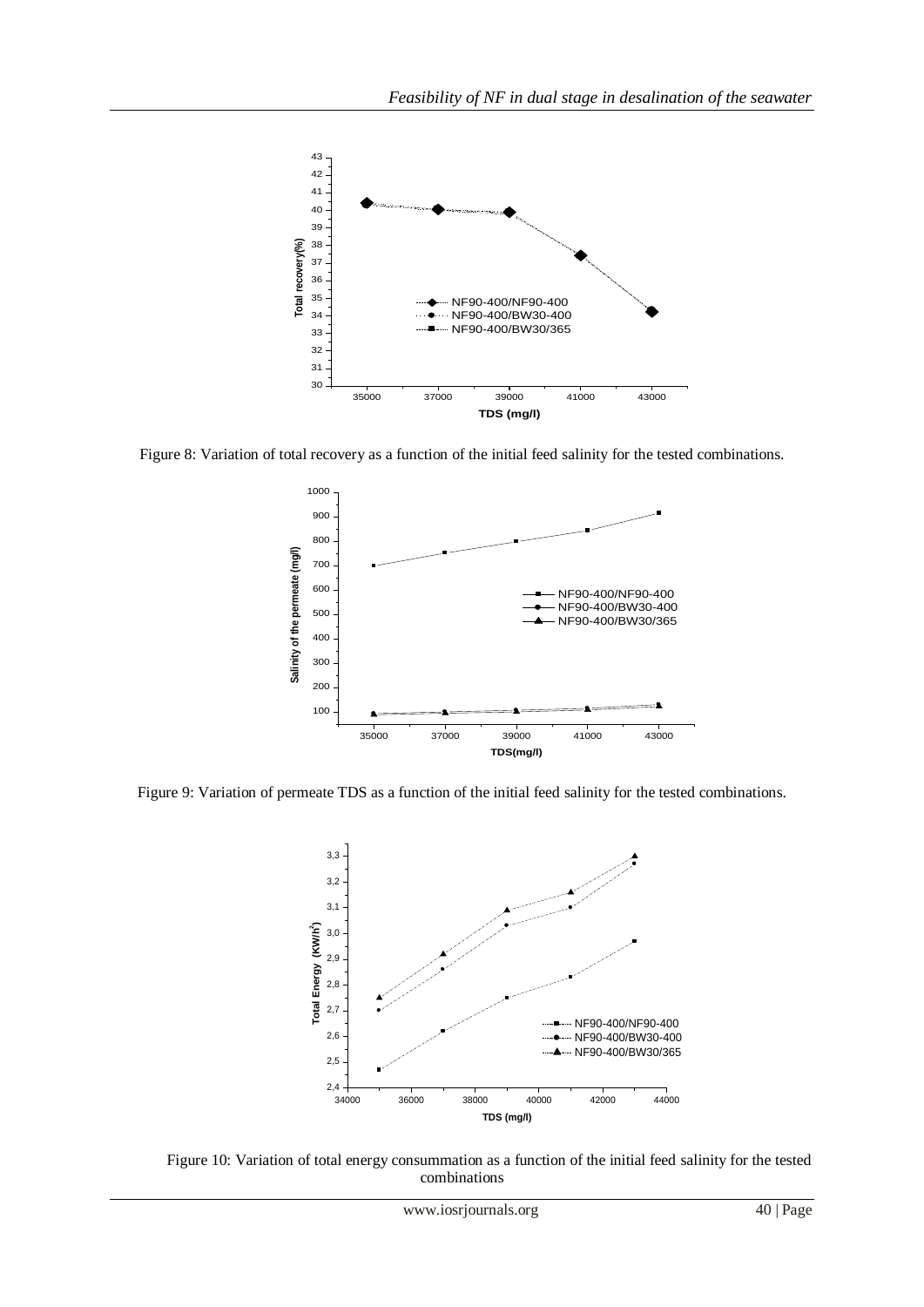According to the results mentioned above in dual stage in supplied Bach, the similar behavior and same phenomena of dual stage was observed in supplied bach, but the difference is manifested to the quality of product water, the values of total recovery and energy consummation. Table 4 gives the comparison the performance of tested configurations for each combination

|                        |       | NF90-400/NF90-400 |             | NF90-400/BW30-400 |             | NF90-400/BW30-365 |             |
|------------------------|-------|-------------------|-------------|-------------------|-------------|-------------------|-------------|
| Output parameters      | mg/l  | DS                | <b>DSSB</b> | DS                | <b>DSSB</b> | DS                | <b>DSSB</b> |
| Total recovery (%)     | 35000 | 18.87             | 49,33       | 18.87             | 49.33       | 18.87             | 49,33       |
|                        | 39000 | 12.24             | 40,45       | 12.24             | 40,45       | 12.24             | 40,45       |
|                        | 43000 | 5,89              | 34,29       | 5,89              | 34,29       | 5.89              | 34,29       |
| TDS permeate<br>(mg/l) | 35000 | 1151.9            | 698,72      | 161               | 94,28       | 150.54            | 89,37       |
|                        | 39000 | 1702.77           | 797,93      | 257               | 108,25      | 239.3             | 101,25      |
|                        | 43000 | 2599              | 915,34      | 539.27            | 131,28      | 499.54            | 123         |
| Energy $(Kw/h^2)$      | 35000 | 3.3               | 2.47        | 3.55              | 2,7         | 3,57              | 2,75        |
|                        | 39000 | 3,8               | 2.75        | 4,12              | 3,03        | 4.14              | 3,09        |
|                        | 43000 | 4,52              | 2.97        | 5,2               | 3,27        | 5.21              | 3,3         |

Table 4: Comparison of two configurations tested for each combination.

DS: dual stage,

DSSB: dual stage supplied Bach.

A lower permeate TDS was achieved when BWRO membrane were used in stage 2. The best quality of produced water is obtained with dual stage supplied Bach, all parameters respect the norms quality.

The comparison of the total recovery rate and energy consumption in RO and dual stage NF process at different feed salinity are plotted respectively in figure 11 and 12.

The analysis of the results shows that the total recovery rate of dual stage NF desalination process decreases sharply with the increase feed salinity. This is due essentially to the increase osmotic pressure, which reduces the supply pressure especially in the first stage. To maintain feed pressure within the design limits recommended by the manufacturing company, the recovery rate of first stage of NF has to be reduced with feed salinity and hence the overall recovery rate was reduced.

As to the RO process, the recovery rate was less affected by the feed salinity because the operating pressure in RO was almost twice that in NF membrane. However, the permeate TDS tended to increase with feed salinity for all applied pressures.



Figure 11: total recovery rate in RO and dual stage NF process at different feed salinity.